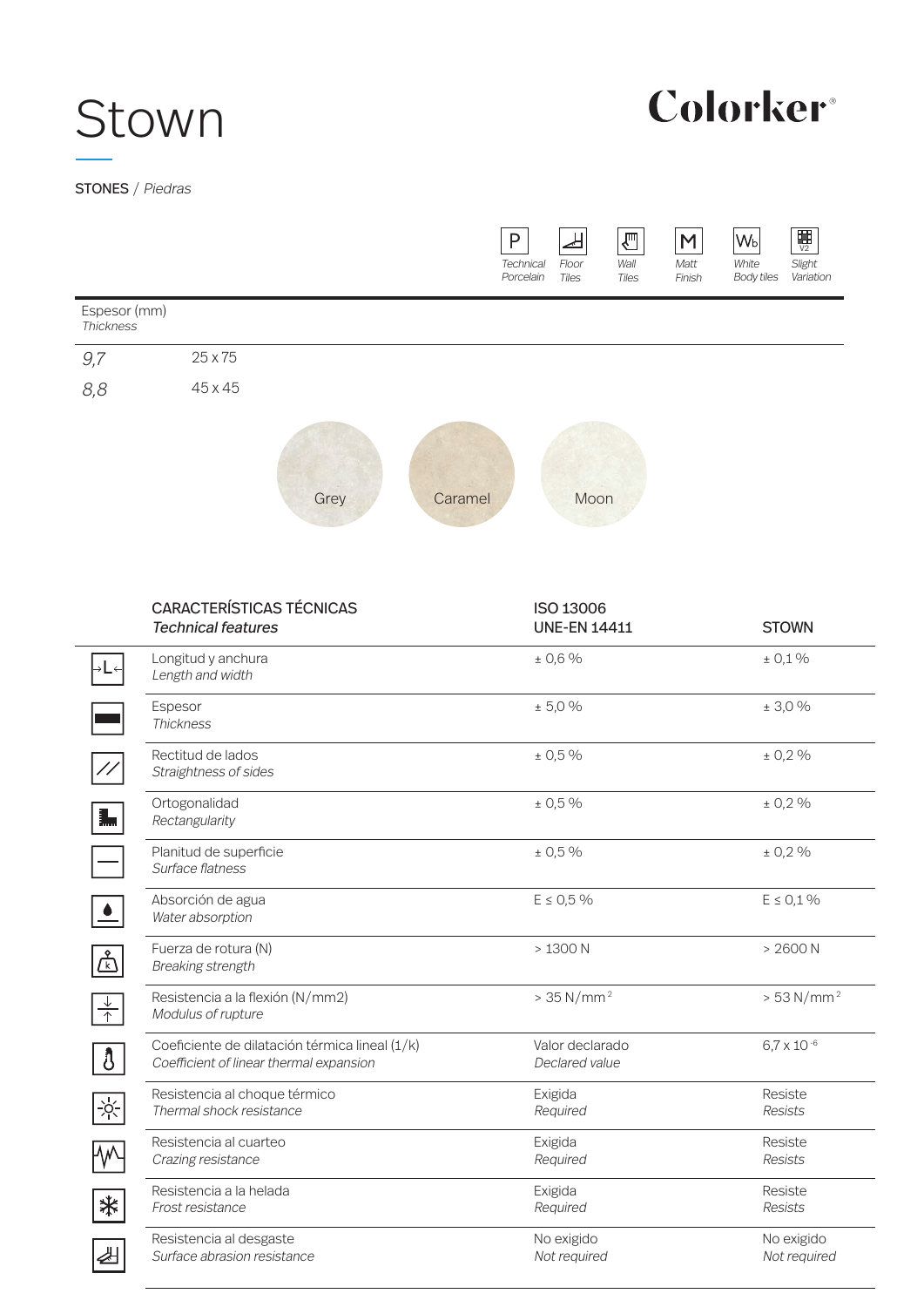| 人         | Deslizamiento<br>Coefficient of friction                                                                                 | Valor declarado<br>Declared value | Natural: CLASE 1 |
|-----------|--------------------------------------------------------------------------------------------------------------------------|-----------------------------------|------------------|
|           | Resistencia a productos de limpieza y aditivos para piscina<br>Resistance to household chemicals and swimming pool salts | Valor declarado<br>Declared value | GА               |
| $\sim$    | Resistencia a bajas concentraciones<br>Resistance to low concentrations                                                  | Valor declarado<br>Declared value | GLA              |
| $\sum$    | Resistencia a altas concentraciones<br>Resistance to high concentrations                                                 | Valor declarado<br>Declared value | <b>GHA</b>       |
| $\bullet$ | Resistencia a las manchas<br>Resistance to stains                                                                        | > 3                               | $5$ (*cons)      |

### CONSEJOS DE COLOCACIÓN Advice of laying

### 1. PREPARACIÓN DEL SOPORTE.

La colocación de baldosas cerámicas siempre debe ser realizada por personal profesional experimentado.

Deben elegirse las herramientas y útiles adecuados. Las superficies, tanto de suelos como de paredes, deben estar perfectamente niveladas, pudiéndose emplear morteros de regulación o nivelación, incluso capas impermeabilizadoras, de drenaje, etc, si la situación lo requiere. Las superficies deben estar totalmente limpias antes de aplicar el mortero de agarre o el adhesivo. Utilizar una adecuada iluminación, recomendándose la utilización de lámparas o focos para observar el ajuste dimensional.

### 2. ELECCIÓN DE ADHESIVO Y SISTEMA DE COLOCACIÓN. CHOICE OF ADHESIVE AND A METHOD OF APLICATION

La elección del adhesivo viene definido por el tipo de baldosa cerámica (el grupo al que pertenece y el formato), por el tipo de la superficie a revestir (material) y por el uso del recinto.

La elección del sistema de colocación depende de la ubicación de la obra (exterior o interior) y de las dimensiones de la baldosa cerámica.

Se recomienda consultar con su distribuidor Colorker®.

Se recomienda una colocación en capa fina frente a la colocación en capa gruesa.

Se recomienda realizar doble encolado para baldosas que tengan alguno de sus lados con una longitud superior a 30 cm. Esta técnica se realiza aplicando adhesivo tanto en el soporte como en la baldosa, cubriendo toda la superficie de las mismas.

### 3. CUIDADOS ESPECIALES DURANTE LA COLOCACIÓN.

Utilizar crucetas o estrellas de tamaño adecuado según la junta para mantener la ortogonalidad del montaje.

En colocaciones trabadas o a contrapunta se recomienda que esta no supere el 15% de la longitud del lado más largo.

Comprobar el material ya colocado cuando el adhesivo está todavía fraguando con el fin de corregir pequeñas variaciones.

The laying of ceramic tiles must always be carried out by an experienced professional.

Always use the appropriate tool and equipment.

The surfaces, whether it be floors or walls, must be perfectly levelled. For this purpose, a regulating or levelling mortar can be used, or even water-proofing or drainage layers, etc, if the situation requires it. The surfaces must be completely clean before applying the mortar or the adhesive. Use adequate lighting, the use of lamps or spotlights is recommended in order to see clearly the dimensional alignment.

The choice of adhesive is defined by the type of ceramic tile (The group to which it belongs and its format), the type of surface lo be covered (material) and the purpose of the tiled area.

The choice of tiling method depends on the location of the site (outside or inside) and the dimensions of the ceramic tiles.

It is recommended to contact the dealer and to follow the instructions of the manufacturer.

It is recommended to use a fine layer as opposed to a generous one.

It is recommended to use double the adhesive with those tiles which have one or more sides longer than 30cm. This technique is achieved by placing adhesive both on the tile setter and on the tile, completely covering their surface.

### SPECIAL CARE DURING SETTING

Use crosses or stars of the appropriate size according to the joint, in order to maintain the orthogonality of the setting.

If to be set in a brickwork style or al a counterpoint, it is recommended not to surpass 15% of the longest side.

Check the material applied while the adhesive is still setting, in order to correct small variations.